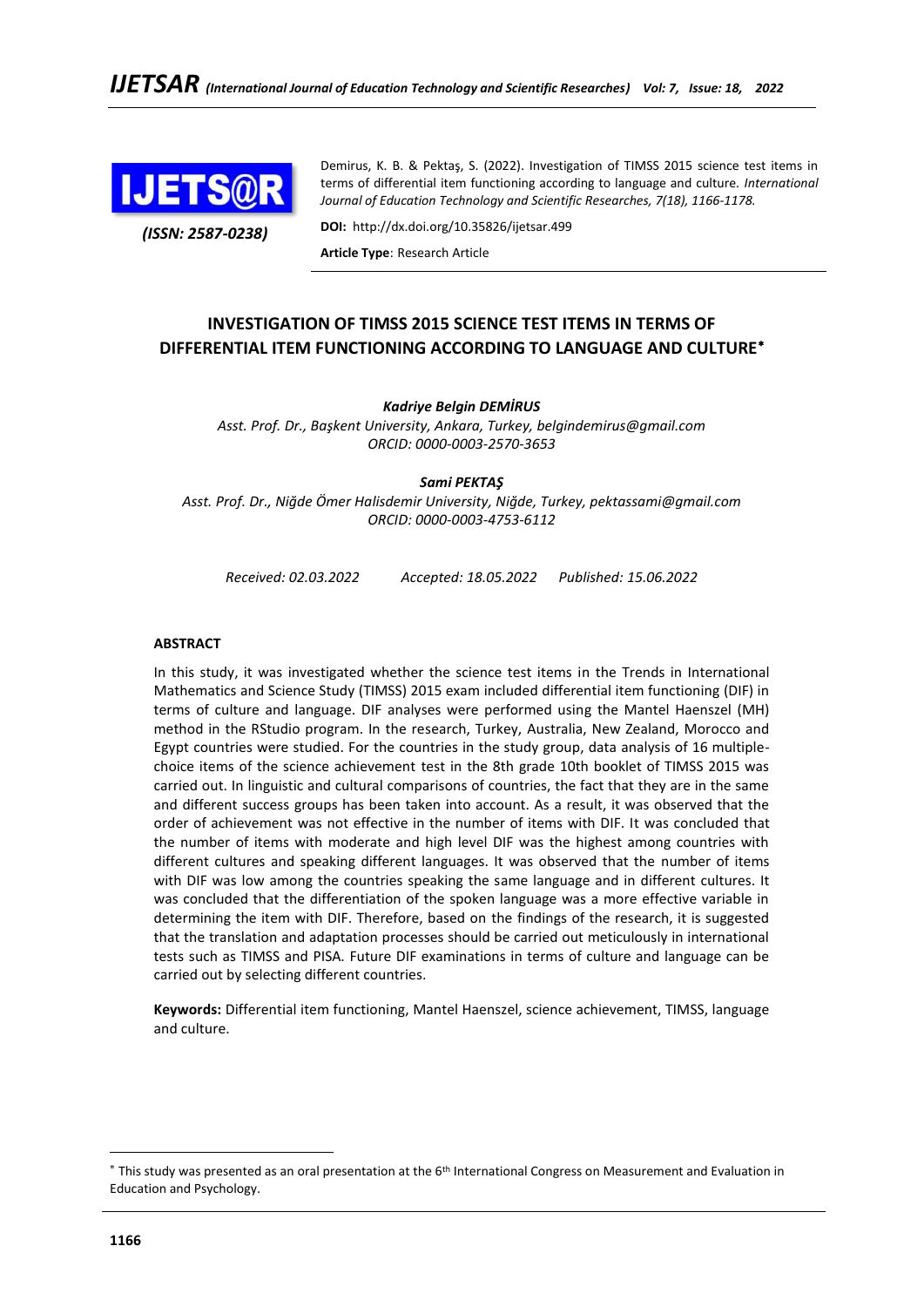#### **INTRODUCTION**

In our country and in the world, national exams such as Student Achievement Determination Exam (SADE) and international exams such as PISA (Programme for International Student Assessment) and TIMSS (Trends in International Mathematics and Science Study) are applied in order to determine student achievement. Important decisions are taken about individuals in national exams and about countries in international exams. In order for the decisions taken to be valid and reliable, the validity and reliability of the measurements must be high. In these exams, apart from variables such as gender, place of residence, family education level, etc., characteristics such as language, culture and race also differ among students who take the exam. Different characteristics of individuals cause the results obtained from the measurements to be different (Asil & Gelbal, 2012; Ercikan, 1998; Ercikan, 2002; Toprak & Yakar, 2017; Uzun Başusta, 2010; Uzun & Gelbal, 2017). However, it is not correct to interpret this difference as the result of only individual characteristics. The reason may be that this difference between individuals is due to the characteristics of the measurement tool (Uzun Başusta, 2010). Individuals with similar abilities but in different groups should not find test items easier or more difficult. In short, the correct answering behaviors of groups with equal ability level should not be affected by the group they are in. This causes differences in test scores of individuals. Therefore, when individuals want to be ranked according to a certain ability, unfair and wrong decisions can be made. For example, individuals who take the test in a certain culture or language group should not answer the question more easily because of their group. This concept, called item bias, is a feature that originates from the measurement tool and reduces its validity. Item bias is a concept that needs to be taken care of because it causes systematic errors that distort the measurement results in selecting and ranking students (Zumbo, 1999).

The process of investigating item bias includes both the statistical analysis of the items and the examination of the source of the differences between these items. If the difference in the probability of answering the item correctly by groups of equal ability level (different groups in terms of culture, gender, socio-economic level, language, etc.) is only due to statistical aspects, it is called "differential item functioning (DIF)" (Hambleton at all, 1991; Osterlind, 1983; Raju, 1990; Zumbo, 1999). DIF must not use as synonymous with bias, ignoring the reasoning behind the name change. DIF analysis indicates that there is a difference in the subgroups and this difference is significant, but does not indicate which variable is the cause of this difference (Osterlind & Everson, 2009). The fact that an item shows DIF as a result of statistical analyses does not indicate that that item is biased in favor of a group, because the item with DIF may also indicate a real difference between the groups in terms of measured ability. Items showing DIF are reviewed by taking expert opinion. It is decided whether the items are biased or not and what the source of measurement errors is. No test measures perfectly an intented trait or knowledge domain, but as long as measurement error affects scores for members of different groups equally, a test is not biased (Camilli & Shepard, 1994; Zumbo, 2007). For example, wrong translations into the target language, translations that are not suitable for the target culture will cause erroneous results due to the measurement tool. There are various studies examining the effect of culture and language differences on measurement results in international tests. The majority of these studies are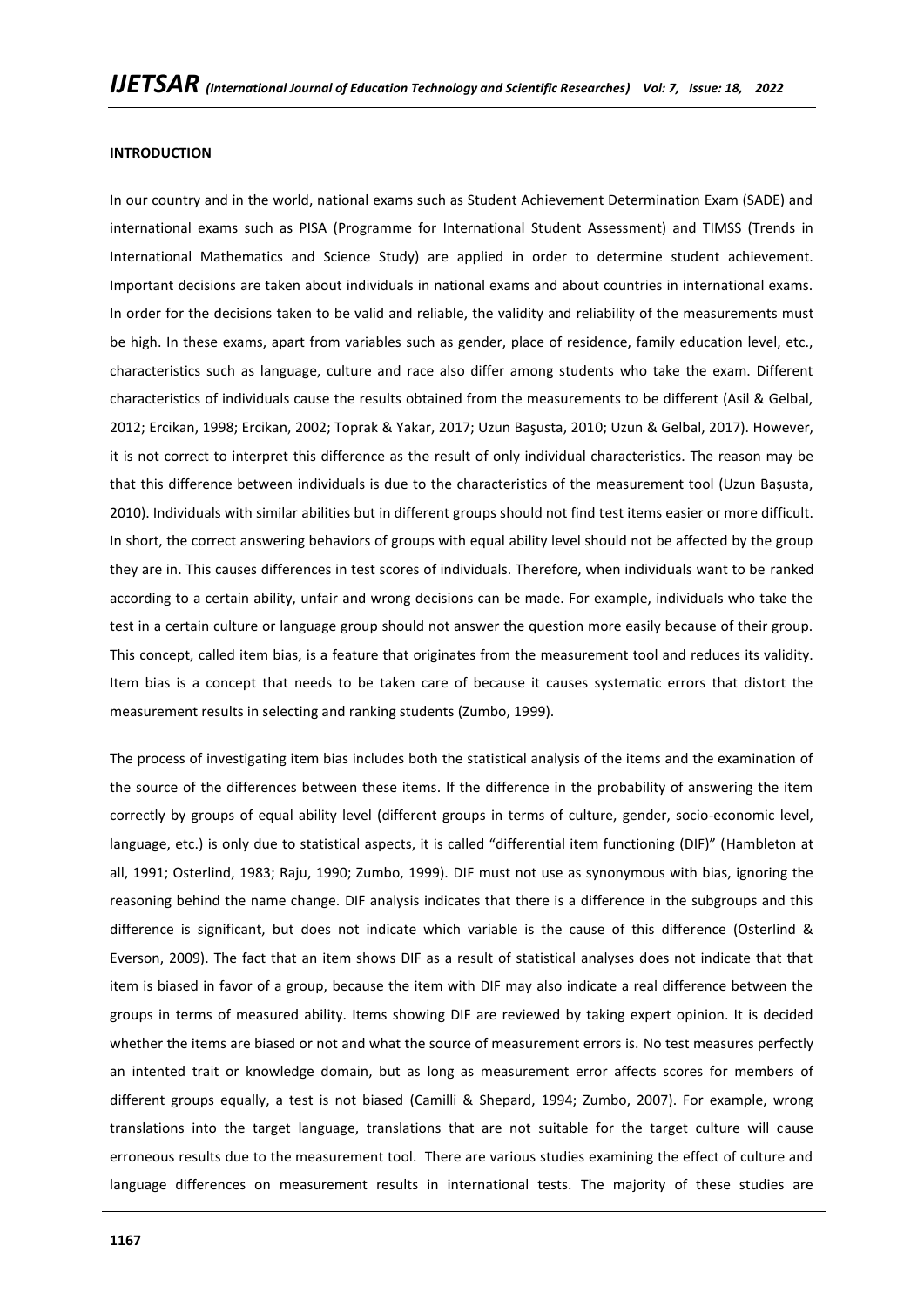examining the PISA exam which is focused on scientific literacy (Asil & Gelbal, 2012; Cheema, 2019; Çıkrıkçı Demirtaşlı & Ulutaş, 2015; Demir & Köse, 2014; Gök, Atalay Kabasakal & Kelecioğlu, 2014; Gür, 2019; Güzeller, 2011; Kıbrıslıoğlu, 2015; Köse, 2015; Sırgancı & Çakan, 2020). When the current literature was examined, it was observed that a few studies were held on TIMSS. Karakoc, et. all (2016) aimed to examine the measurement invariance of TIMSS 2011 mathematics test in terms of different cultures, but not DIF. This situation can be raised the importance of the research.

In a study conducted by Ercikan (2002), it was examined whether the TIMSS 1995 English and French versions of the science and mathematics items had differential item functioning. It was concluded that the items with DIF were affected by the problems in adaptation, the difference in familiarity with the item formats, the difference in the curriculum, and the cultural difference. Therefore, the items were also found to be biased. Methodologically, the intent of internal item bias analyses was to differentiate between true group differences and bias in the measurement. Also group differences on test items could not be expressed automatically as evidence of bias; because in reality, score differences might be valid reflections of groups differences in knowledge and experience. But, the less the situation of being affected by these differences, the higher the validity of the measurement results will be. Bias is a validity problem in the measurement literature. It means that there is a systematic error in the measurement results in favor of or against a certain group. Holland & Thayer (1988) refers to the uninterpreted relative difficulty as differential item functioning or DIF. But it is held that the process of using such an index to detect bias in conjunction with logical analysis as an item bias detection procedure. By the way test developers should never refer on the basis of item bias procedures alone that a test has been guaranteed free of bias and valid for all possible use (Camilli ve Shepard, 1994). The bias research was excluded from the scope of this study.

TIMSS research, conducted by the International Association for the Evaluation of Educational Achievement (IEA), describes achievement in four international criteria across the scale of scientific achievement for evaluating fourth- and eighth-grade students in participating countries: Advanced, Upper, Moderate and Low Level. There are clear challenges in advancing students in science achievement around the world. In terms of the percentage of students who met the criteria, countries were able to bring 7% of their eighth-grade students to advanced science achievement and 29% to upper science achievement (IEA, 2016). Science achievement of secondary school students in Turkey has been increasing compared to previous years. The majority of Turkish students (59%) were moderate (31%) and upper level (28%) in international science proficiency. Over the years, there has been a decrease in the percentage of low and below-low level students, while the proportion of advanced, upper and moderate students has increased. However, in recent years, there has been a significant increase in Turkish students' positive attitudes towards science teaching (interest, love, self-esteem and value). However, teachers' participation in science-related professional activities (identifying students' needs, using information technologies, teaching science, developing skills, etc.) is far behind the world average (MEB, 2016). In this study, countries with moderate and below-low levels of science achievement were studied.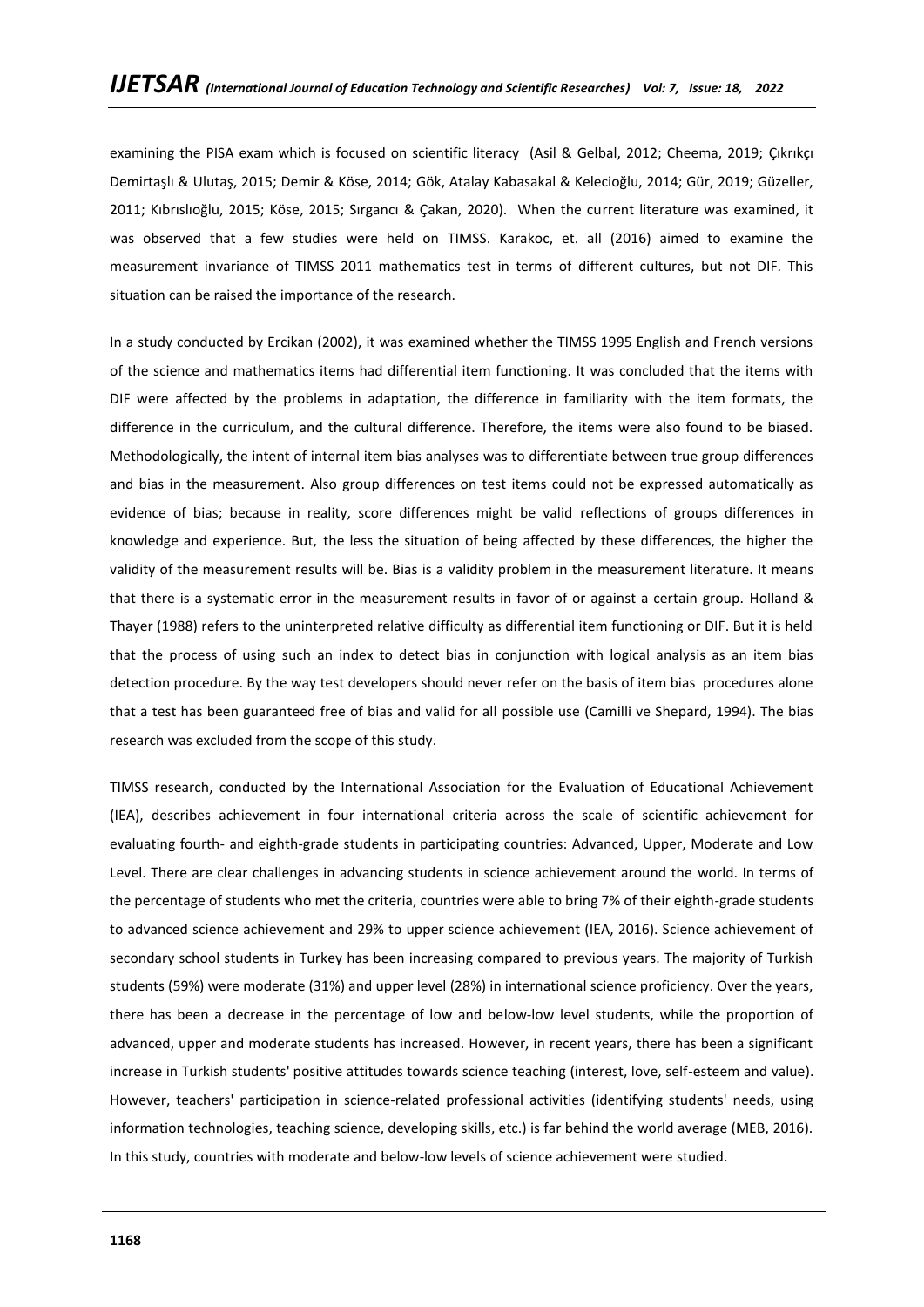TIMSS was first applied to fourth and eighth grade students in the world in 1995. Turkey did not participate in the 1995 and 2003 studies. Turkey participated in 1999 and 2007 studies only at the eighth-grade level, and in 2011 and 2015 studies at the fourth and eighth grade level (MEB, 2016). TIMSS 2015 was attended by more than 580,000 students from 57 countries and in total. Most of the TIMSS items evaluate students' practice and reasoning skills (Murtin, Mullis, Foy & Hooper, 2015). It is an important issue whether these evaluations are valid in cultural and linguistic terms. In this context, "Does 8<sup>th</sup> grade science test items in TIMSS 2015 exam include differential item functioning in terms of culture and language?" constitutes the research question. Within the framework of the research question, answers to the following questions were sought.

- 1) Is there any item with DIF in the comparison of Turkey and Australia in the TIMSS 2015 science test?
- 2) Is there an item with DIF in the comparison of Turkey and Egypt in the TIMSS 2015 science test?
- 3) Is there an item with DIF in the comparison of Egypt and Morocco in the TIMSS 2015 science test?
- 4) Is there an item with DIF in the comparison of Australia and New Zealand in the TIMSS 2015 science test?

### **METHOD**

### *The Research Model*

In this study, it was investigated whether the science test items in the TIMSS 2015 exam included differential item functioning in terms of culture and language, by making cross-country comparisons. The research is descriptive research that reveals the current situation. In descriptive research, it is tried to explain the relationships between the variables examined (Brown, Cozby, Kee & Worden, 1999).

### *Population-Sample*

The population of the study consists of 46 countries participating in TIMSS 2015 at the eighth-grade level. The sample of the research consists of eighth grade students from five countries (Turkey, Australia, Egypt, Morocco and New Zealand) selected by purposive sampling method from these countries. The language that reflects the intercultural difference has been effective in the selection of the countries. Countries with different languages and cultures were compared according to their status of having the same achievement level (Turkey-Australia) and different achievement levels (Turkey-Egypt). Also, a comparison of [Egypt (Arabic)-Moroccan (Arabic)] countries that took the test in the same language but are from different culture was made. In addition, in order to reveal the relative effects of language and culture, countries that took the test in the same language and whose cultures were the same (Australia-New Zealand) and different (Egypt-Morocco) were also included in the study. Table 1 shows the frequency distribution of 8th grade students in the TIMSS sample according to country.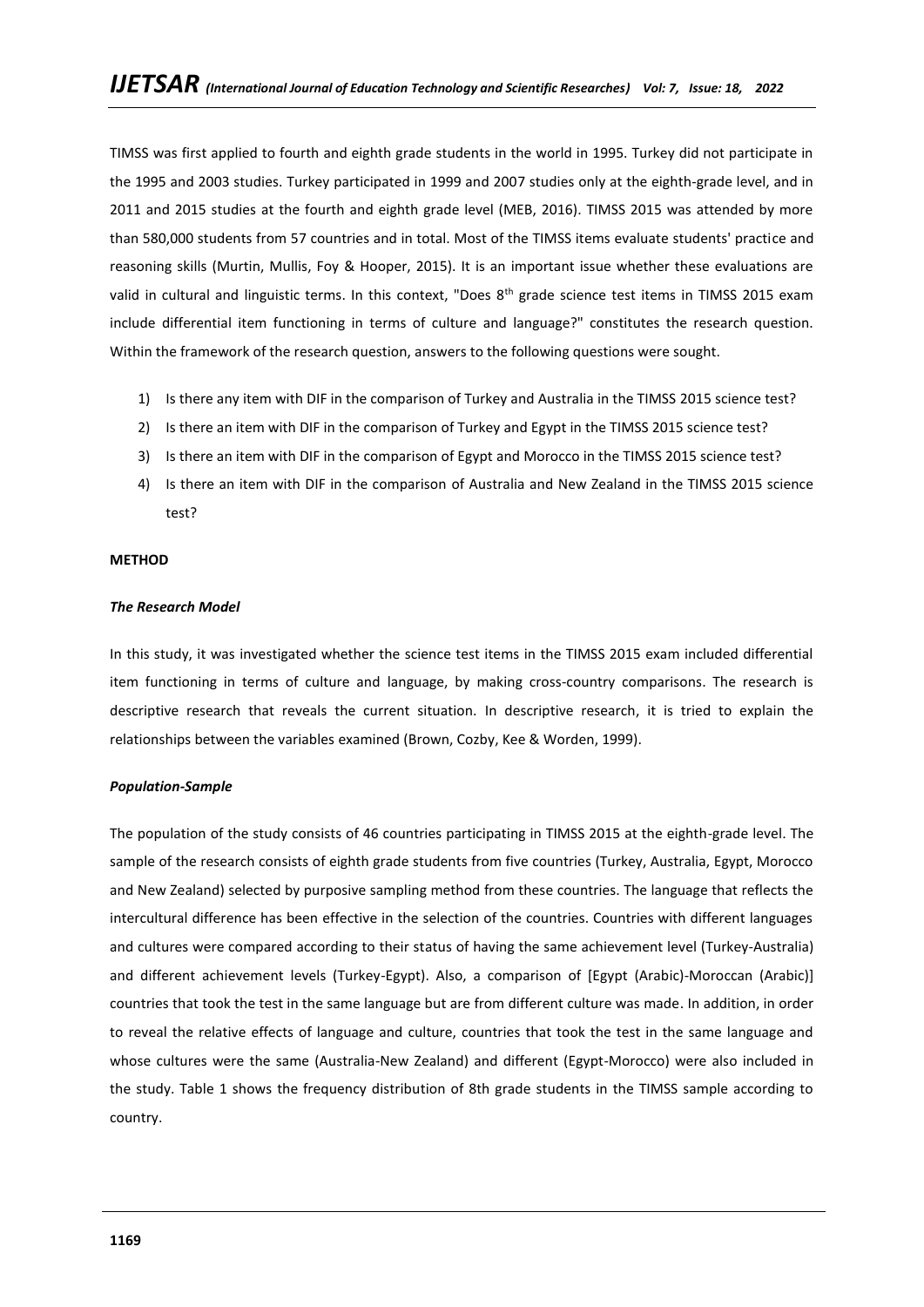| <b>Countries</b> | Frequency (f) | <b>Percent Frequency (%f)</b> |
|------------------|---------------|-------------------------------|
| Turkey           | 6079          | 13.0                          |
| Australia        | 10338         | 23.0                          |
| Egypt            | 7822          | 17.0                          |
| Morocco          | 13035         | 29.0                          |
| New Zealand      | 8142          | 18.0                          |
| Total            | 45416         | 100                           |

**Table 1.** Frequency Distribution of TIMSS 2015 Samples According to Country

As seen in Table 1, a total of 45416 students were included in the 8th grade sample of TIMSS. The IEA (2016) did not share the results of all of these students. Within the scope of the research, students who filled out the 10th booklet of all countries formed the sample of the study. The frequency distribution of the sample of the study is shown in Table 2.

**Table 2.** Frequency Distribution of The Students Forming The Sample of Study According to Country

| <b>Countries</b> | Frequency (f) | <b>Percent Frequency (%f)</b> |
|------------------|---------------|-------------------------------|
| Turkey           | 423           | 13.0                          |
| Australia        | 751           | 23.0                          |
| Egypt            | 567           | 18.0                          |
| Morocco          | 942           | 29.0                          |
| New Zealand      | 531           | 17.0                          |
| Total            | 3214          | 100.0                         |

When Table 2 is examined, the sample of Turkey with 423 students constitutes 13% of the study group, Australia 23% with 751 students, Egypt 18% with 567 students, Morocco 29% with 942 students and New Zealand 17% with 531 students. It is seen that the number of students that can be reached is 3214 in 5 countries.

# *Data Collection Tool*

The data collection tool of the research is the TIMSS 2015 science multiple choice achievement test conducted by the IEA. The data required for the study were obtained from the IEA, TIMSS website (https://timss.bc.edu/timss2015/international-database/). Science learning domains consist of biology, physics, chemistry and earth sciences. In addition, items belonging to each learning domain were written for three cognitive levels (knowing, applying, reasoning). Table 3 below shows the number of multiple-choice items pertaining to TIMSS 2015 science learning domains and cognitive levels.

**Table 3.** Frequency Distribution of TIMSS 2015 Science Questions According to Learning Domain and Cognitive Levels

| <b>Science Learning</b> |         | <b>Cognitive Level</b> | Total     | % Total   |           |
|-------------------------|---------|------------------------|-----------|-----------|-----------|
| <b>Domains</b>          | Knowing | Applying               | Reasoning | Frequency | Frequency |
| <b>Biology</b>          | 18      | 14                     |           | 35        | 31.8      |
| Physics                 | 10      | 13                     |           | 31        | 28.2      |
| Chemistry               | 14      |                        |           | 19        | 17.3      |
| Earth Sciences          | 16      | 8                      |           | 25        | 22.7      |
| Total                   | 58      | 39                     | 13        | 110       | 100       |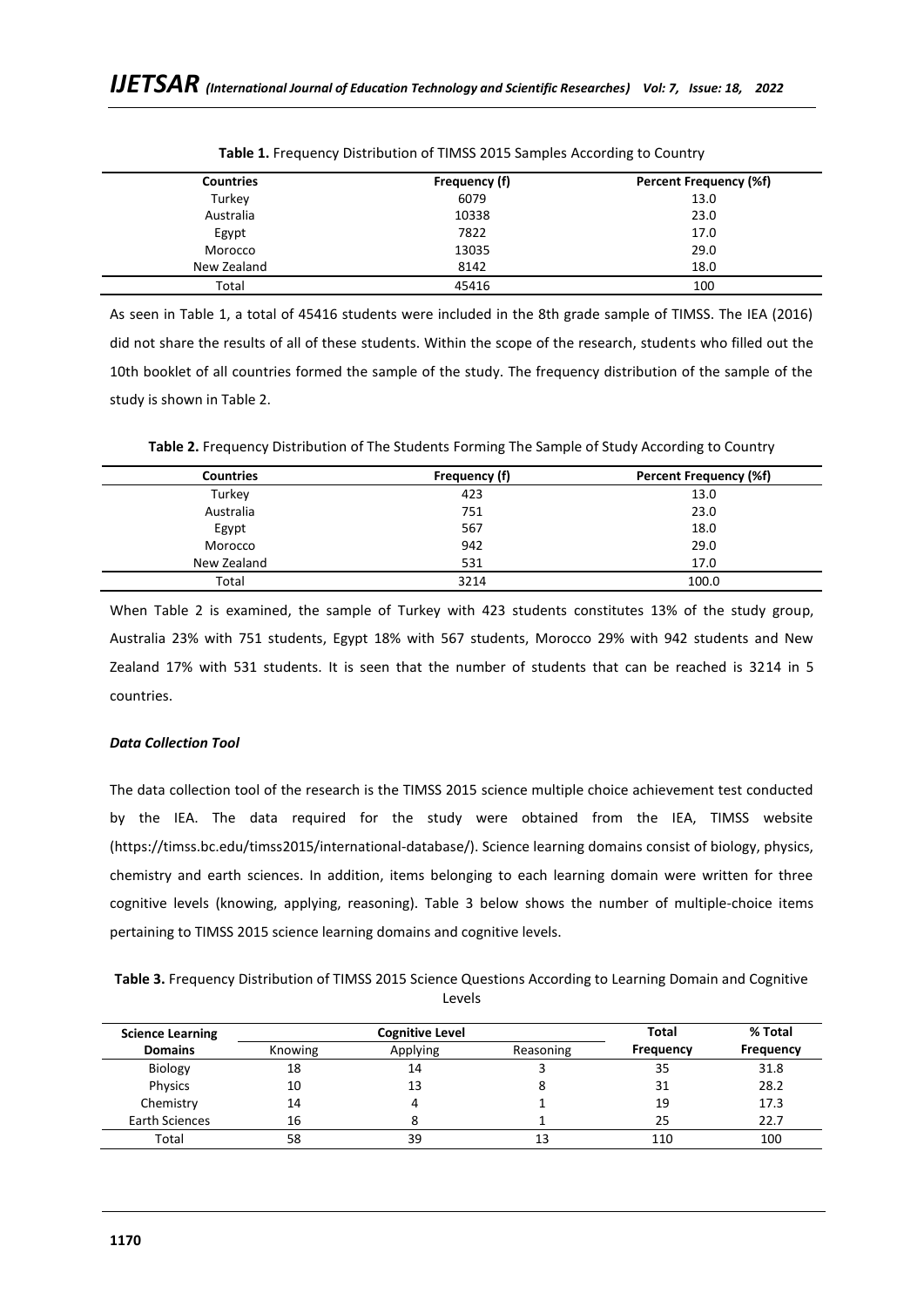TIMSS 2015 science test consists of 14 booklets. In the investigation of the research problem, the questions on the cognitive levels of knowing, applying and reasoning in the learning domains of biology, physics, chemistry and earth sciences belonging to the same booklet (booklet 10) were discussed. The frequency distribution of the items constituting the data collection tool according to learning domain and cognitive levels is shown in Table 4.

**Table 4.** Frequency Distribution of The Science Questions of The Data Collection Tool According to Learning Domain and Cognitive Levels

| <b>Science Learning</b> |                | <b>Cognitive Level</b> | Total                    | % Total          |           |
|-------------------------|----------------|------------------------|--------------------------|------------------|-----------|
| <b>Domains</b>          | <b>Knowing</b> | <b>Applying</b>        | Reasoning                | <b>Frequency</b> | Frequency |
| Biology                 |                |                        | $\overline{\phantom{0}}$ |                  | 31.3      |
| Physics                 |                |                        |                          |                  | 37.5      |
| Chemistry               |                | ٠                      |                          |                  | 18.7      |
| Earth Sciences          |                | -                      |                          |                  | 12.5      |
| Total                   |                |                        |                          | 16               | 100       |

As seen in Table 4, the data collection tool of the research is the science multiple choice test consisting of 16 questions in total at the cognitive levels of 8 knowing, 5 applying and 3 reasoning.

## *Data Analysis*

The determination of the items showing DIF was carried out using the Mantel-Haenzel (1959) method in the RStudio program. R is an open-source program that is distributed free of charge over the internet and can run on almost all operating systems. R libraries are developed with ready-made code and functions and provide convenience to users (Team, 2013). In DIF determination methods, the "difR" package was loaded and commands were written for analysis. The "difR" library was developed with the aim of examining two-category data in terms of DIF with various methods. Through the codes in this library, uniform and non-uniform DIF can be examined based on KTK and MTK (Magis et al., 2016).

DIF determination method based on the MH method, taking into account the ∆MH value, there are three classifications reflecting the DIF level accepted by the ETS (Educational Testing Service). This classification system, organized by Zieky (1993), is given in Table 5 (Camilli & Shepard, 1994. p.121).

**Table 5.** DMF Classification System

| <b>Value Range</b>                    | DIF Level | Explanation              |
|---------------------------------------|-----------|--------------------------|
| I∆MHI <1                              |           | DIF is low or negligible |
| $1 \leq \text{ \Delta}$ MH $\leq 1.5$ |           | DIF is moderate          |
| IΔMH I≥1.5                            | ֊         | DIF is high              |

A negative ∆<sub>MH</sub> value is interpreted as showing DIF in favor of the individuals in the reference group, being positive as showing DIF in favor of the individuals in the focus group, and being equal to zero as not having DIF (De Ayala, 2009). Within the scope of the research, before starting the DIF process, confirmatory factor analysis (DFA) regarding whether 16 items in the 10th booklet were collected in a single latent variable or not was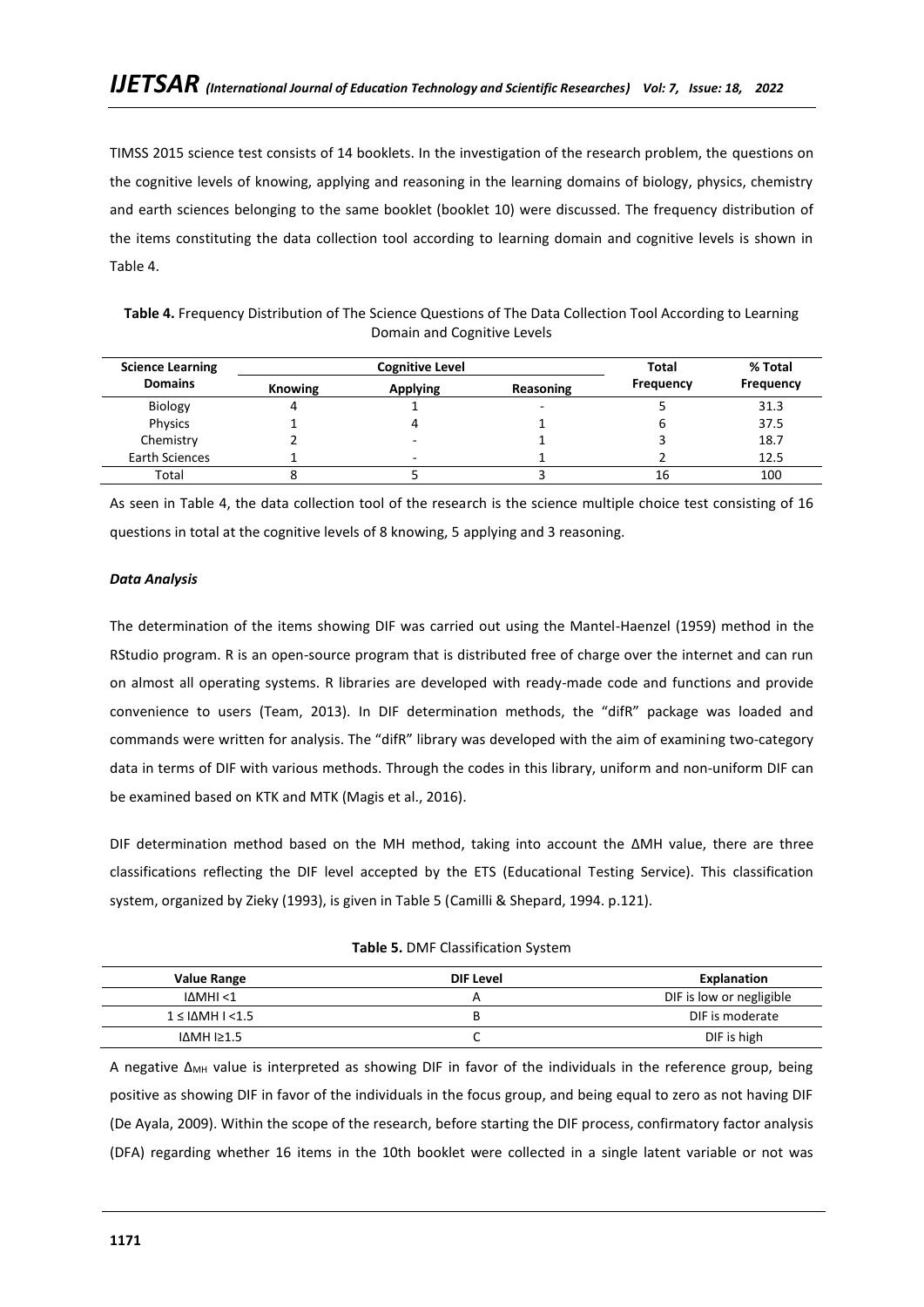tested with the IBM AMOS-23 program for 5 countries and it was concluded that the fit index values showed a perfect fit. The results of confirmatory factor analysis are given in Table 6.

| <b>Countries</b> | <b>CMIN/DF</b> | <b>RMSEA</b> | GFI  | <b>AGFI</b> | <b>CFI</b> | TLI  |
|------------------|----------------|--------------|------|-------------|------------|------|
| Turkev           | 1.149          | 0.019        | 0.97 | 0.96        | 0.95       | 0.95 |
| Australia        | 1.163          | 0.015        | 0.98 | 0.97        | 0.96       | 0.96 |
| Egypt            | 1.081          | 0.012        | 0.98 | 0.97        | 0.96       | 0.95 |
| Morocco          | 0.995          | 0.000        | 0.99 | 0.98        | 1.00       | 1.00 |
| New Zealand      | 1.14           | 0.016        | 0.97 | 0.96        | 0.97       | 0.96 |

**Table 6.** Fit Index Values For Confirmatory Factor Analysis

Looking at Table 6, it is seen that Morocco provides the best fit in the first-level single-factor (16-item) CFA model regarding science achievement among 5 countries.

# **FINDINGS**

In this section, it is discussed whether the 8<sup>th</sup> grade science test items in the TIMSS 2015 exam show differential item functioning in terms of culture and language. The findings of the MH test used for this purpose are given within the scope of the research questions.

1) Findings related to the question "Is there an item with DIF in the comparison of Turkey and Australia in the TIMSS 2015 science test?" are shown in Table 7.

| Item No. | $\alpha$ -MH | $\Delta - MH$ | <b>DIF Class</b> | <b>DIF Type</b> | Group Showing DIF In Their Favor |
|----------|--------------|---------------|------------------|-----------------|----------------------------------|
| 1        | 0.6671       | 0.9514        | Α                |                 |                                  |
| 12       | 1.853        | $-1.4495$     | В                | Moderate        | Australia                        |
| 3        | 1.5895       | $-1.089$      | В                | Moderate        | Australia                        |
| 4        | 2.2611       | $-1.9173$     | C                | High            | Australia                        |
| 15       | 2.0524       | $-1.6896$     | C                | High            | Australia                        |
| 16       | 1.2995       | $-0.6156$     | A                | High            | Australia                        |
| 17       | 8.8383       | $-5.1209$     | С                | High            | Australia                        |
| 18       | 2.3638       | $-2.0216$     | C                | High            | Australia                        |
| 9        | 1.9293       | $-1.5444$     | C                | High            | Australia                        |
| 110      | 2.7636       | $-2.3888$     | C                | High            | Australia                        |
| 111      | 0.4148       | 2.0681        | C                | High            | Australia                        |
| 112      | 1.4448       | $-0.8647$     | Α                | High            | Australia                        |
| 113      | 2.2775       | $-1.9342$     | C                | High            | Australia                        |
| 114      | 2.4698       | $-2.1247$     | C                | High            | Australia                        |
| 115      | 0.0564       | 6.7584        | C                | High            | Turkey                           |
| 116      | 2.2736       | $-1.9302$     | C                | High            | Australia                        |

**Table 7.** Analysis of Science Items Based On MH According to Turkey and Australia Countries

When Table 7 is examined, 2 science items out of 16 show moderate DIF and 11 science items show high DIF. Except for 15<sup>th</sup> item, which showed a high level of DIF, all DIF items were found to have DIF in favor of Australia. Only 15<sup>th</sup> item showed DIF in favor of Turkey.

2) Findings related to the question "Is there an item with DIF in the comparison of Turkey and Egypt in the TIMSS 2015 science test?" are shown in Table 8.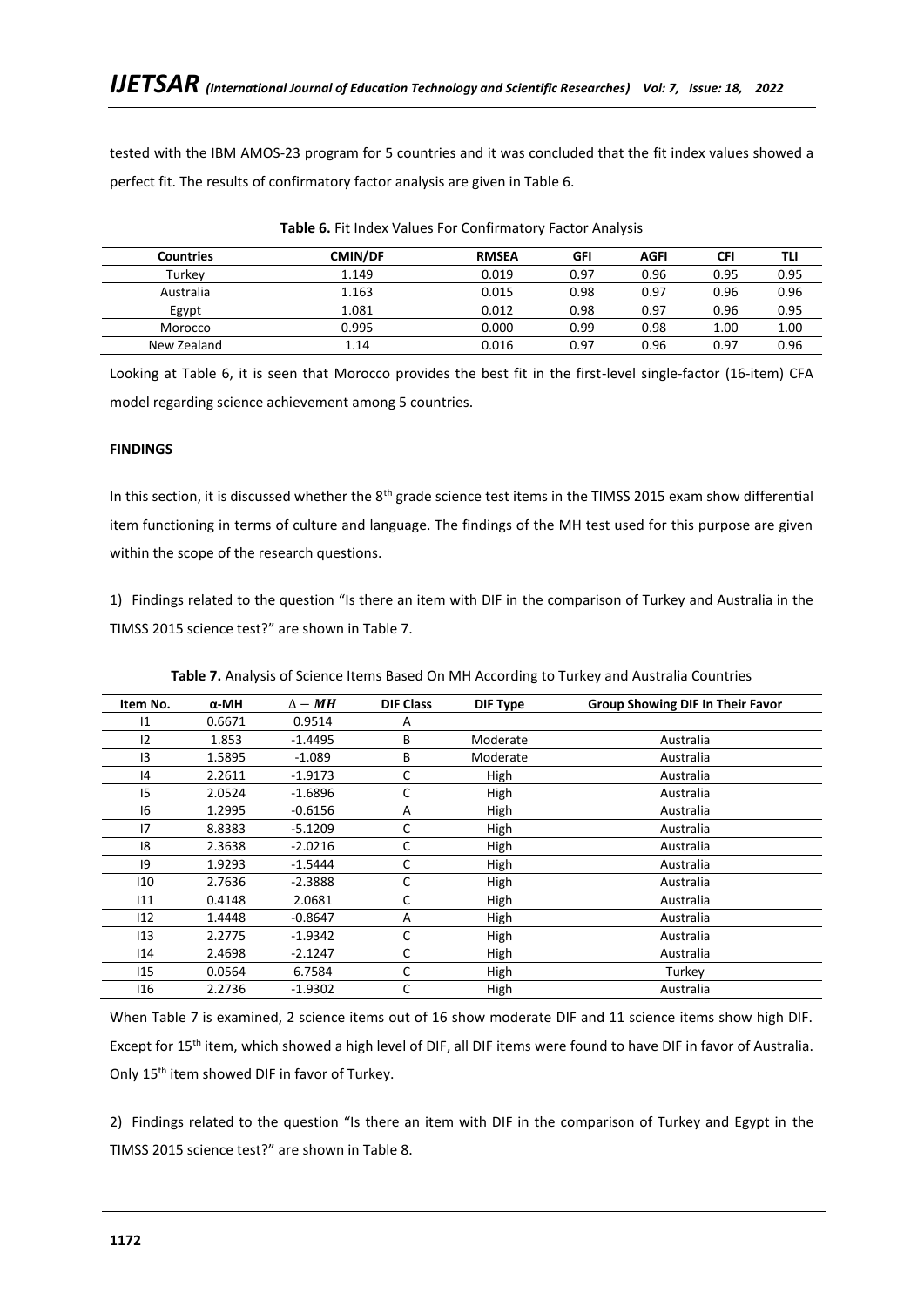| Item No. | $\alpha$ -MH | $\Delta - MH$ | <b>DIF Class</b> | <b>DIF Type</b> | <b>Group Showing DIF In Their Favor</b> |
|----------|--------------|---------------|------------------|-----------------|-----------------------------------------|
| 1        | 2.4489       | $-2.1048$     | C                | High            | Egypt                                   |
| 12       | 1.2199       | $-0.4672$     | A                |                 |                                         |
| 13       | 5.7943       | $-4.1287$     | C                | High            | Egypt                                   |
| 4        | 1.4677       | $-0.9017$     | A                |                 |                                         |
| 15       | 1.7011       | $-1.2484$     | B                | Moderate        | Egypt                                   |
| 16       | 2.5055       | $-2.1585$     | C                | High            | Egypt                                   |
| 17       | 2.5916       | $-2.2378$     | C                | High            | Egypt                                   |
| 8        | 2.2819       | $-1.9388$     | C                | High            | Egypt                                   |
| 9        | 4.9199       | $-3.7442$     | C                | High            | Egypt                                   |
| 110      | 1.4493       | $-0.872$      | A                | High            |                                         |
| 111      | 0.1587       | 4.3265        | C                | High            | Turkey                                  |
| 112      | 3.737        | $-3.098$      | C                | High            | Egypt                                   |
| 113      | 6.1911       | $-4.2843$     | C                | High            | Egypt                                   |
| 114      | 1.8234       | $-1.4116$     | В                | Moderate        | Egypt                                   |
| 115      | 0.0328       | 8.0281        | C                | High            | Turkey                                  |
| 116      | 1.4651       | $-0.8975$     | A                |                 |                                         |

**Table 8.** Analysis of Science Items Based On MH According to Turkey and Egypt Countries

According to Table 8, 2 of the 16 items showed moderate DIF and 10 science items showed high DIF. Except for  $11<sup>th</sup>$  and  $15<sup>th</sup>$  items, which show a high level of DIF, all DIF items were found to be DIF in favor of Egypt.  $11<sup>th</sup>$  and 15<sup>th</sup> items in the science test showed DIF in favor of Turkey.

3) Findings related to the question "Is there an item with DIF in the comparison of Egypt and Morocco in the TIMSS 2015 science test?" are shown in Table 9.

| Item No. | $\alpha$ -MH | $\Delta - MH$ | <b>DIF Class</b> | <b>DIF Type</b> | <b>Group Showing DIF In Their Favor</b> |
|----------|--------------|---------------|------------------|-----------------|-----------------------------------------|
| 1        | 0.303        | 2.8058        | C                | High            | Egypt                                   |
| 12       | 1.5354       | $-1.0076$     | В                | Moderate        | Morocco                                 |
| 13       | 1.2408       | $-0.5071$     | A                |                 |                                         |
| 4        | 1.1411       | $-0.3102$     | A                |                 |                                         |
| 15       | 0.8138       | 0.4843        | A                |                 |                                         |
| 16       | 1.4233       | $-0.8295$     | A                |                 |                                         |
| 17       | 3.4236       | $-2.8921$     | C                | High            | Morocco                                 |
| 18       | 1.3869       | $-0.7686$     | A                |                 |                                         |
| 9        | 1.5087       | $-0.9665$     | A                |                 |                                         |
| 110      | 0.7287       | 0.7436        | A                |                 |                                         |
| 111      | 0.7708       | 0.6117        | A                |                 |                                         |
| 112      | 0.5643       | 1.3448        | B                | Moderate        | Egypt                                   |
| 113      | 0.5709       | 1.3175        | B                | Moderate        | Egypt                                   |
| 114      | 1.1127       | $-0.251$      | A                |                 |                                         |
| 115      | 0.9542       | 0.1103        | A                |                 |                                         |
| 116      | 0.4323       | 1.9707        | C                | High            | Egypt                                   |

**Table 9.** Analysis of Science Items Based On MH According to Egypt and Morocco Countries

When Table 9 was examined, it was observed that 3 science items out of 16 items had a high level of DIF and two showed DIF in favor of Egypt. In the science test, it was seen that 3 items showed moderate DIF, 2 of which showed DIF in favor of Egypt and 1 of which showed DIF in favor of Morocco.

4) Findings related to the question "Is there an item with DIF in the comparison of Australia and New Zealand in the TIMSS 2015 science test?" are shown in Table 10.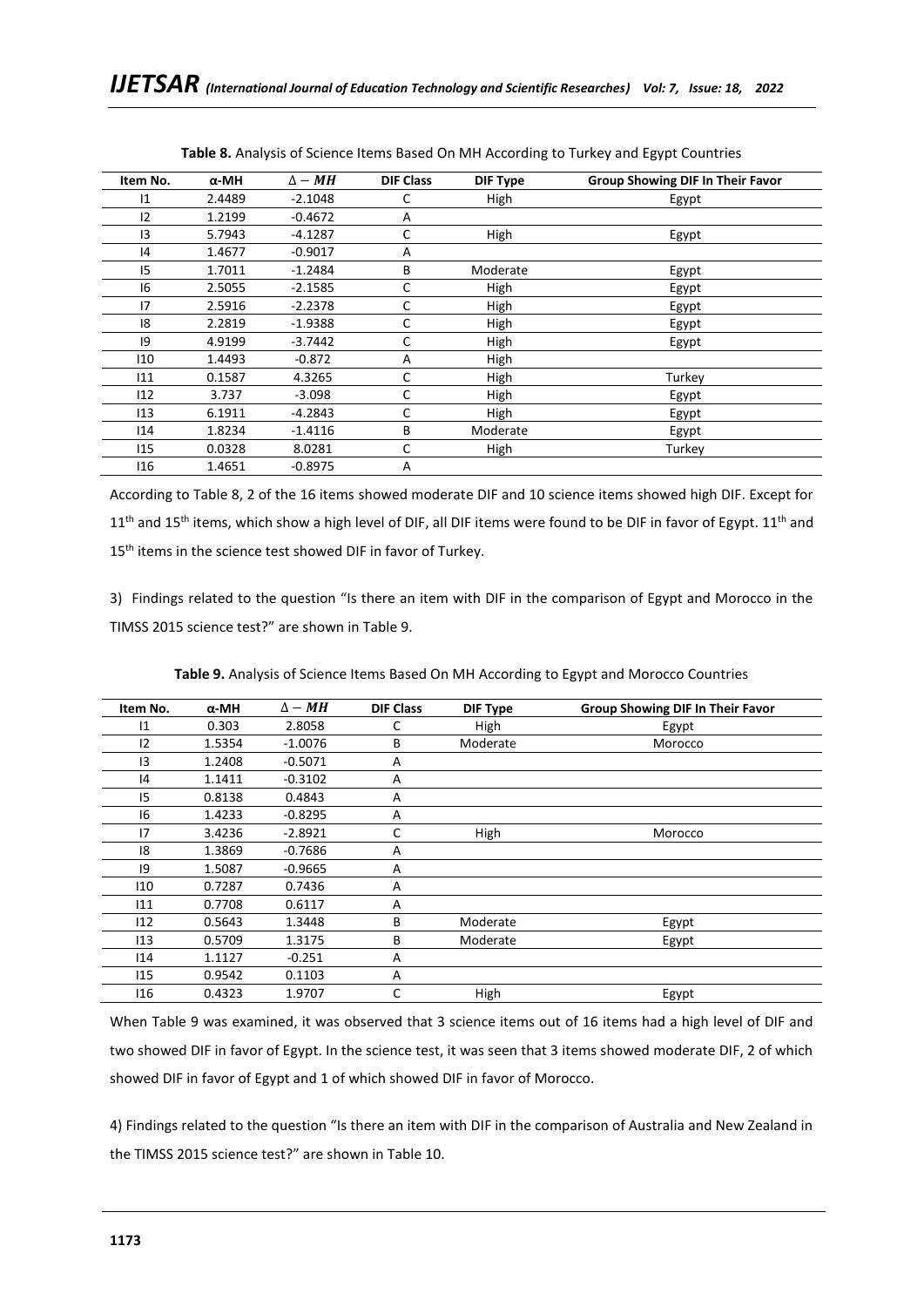| Item No. | $\alpha$ -MH | $\Delta - MH$ | <b>DIF Class</b> | DIF Type | <b>Group Showing DIF In Their Favor</b> |
|----------|--------------|---------------|------------------|----------|-----------------------------------------|
| 1        | 1.493        | $-0.9419$     | A                |          |                                         |
| 12       | 0.9265       | 0.1794        | A                |          |                                         |
| 3        | 1.0807       | $-0.1824$     | A                |          |                                         |
| 14       | 0.7713       | 0.6103        | A                |          |                                         |
| 15       | 1.0614       | $-0.1401$     | A                |          |                                         |
| 16       | 0.9006       | 0.2461        | A                |          |                                         |
| 17       | 0.9206       | 0.1943        | A                |          |                                         |
| 18       | 1.0225       | $-0.0523$     | A                |          |                                         |
| 9        | 0.613        | 1.1499        | В                | Moderate | New Zealand                             |
| 110      | 1.0842       | $-0.1901$     | Α                |          |                                         |
| 111      | 1.0279       | $-0.0647$     | A                |          |                                         |
| 112      | 1.212        | $-0.4518$     | A                |          |                                         |
| 113      | 1.0511       | $-0.1171$     | A                |          |                                         |
| 114      | 1.4789       | $-0.9195$     | A                |          |                                         |
| 115      | 0.9003       | 0.2468        | A                |          |                                         |
| 116      | 1.2931       | $-0.6041$     | Α                |          |                                         |

**Table 10.** Analysis of Science Items Based On MH According to Australia and Zealand Countries

According to Table 10, only the 9<sup>th</sup> item among 16 science items was found to have a moderate DIF in favor of New Zealand.

5) The status of containing DIF in terms of culture and language of the 8<sup>th</sup> grade science test items in the TIMSS 2015 exam is summarized in Table 11 in line with the research findings:

| <b>Countries</b>                                                | <b>Achievement Levels</b>                  | <b>Total Item</b><br>Frequency $(fT)$ | <b>Item with DIF</b><br>Frequency (f) | Percent<br>Frequency (%f) |
|-----------------------------------------------------------------|--------------------------------------------|---------------------------------------|---------------------------------------|---------------------------|
| Turkey-Australia<br>(Different Culture -<br>Different Language) | Same<br>(Moderate)                         | 16                                    | 13                                    | 81.25                     |
| Turkey – Egypt<br>(Different Culture -<br>Different Language)   | Different<br>(Moderate-Below Low<br>Level) | 16                                    | 12                                    | 75                        |
| Egypt-Morocco<br>(Different Culture - Same<br>Language)         | Same<br>(Below Low Level)                  | 16                                    | 6                                     | 37.5                      |
| Australia-New Zealand<br>(Same Culture - Same)<br>Language)     | Same<br>(Moderate)                         | 16                                    |                                       | 6.25                      |

**Table 11.** Frequency Distribution of Items with DIF In Terms of Culture and Language

Looking at Table 11, 13 (81.25%) out of 16 items show DIF in the comparison of Turkey and Australia, which have moderate achievement according to TIMSS 2015 exam results, and also in the comparison of countries with different cultures and different languages. According to the TIMSS 2015 exam results, in the comparison of Turkey, which has a medium level of achievement, and Egypt, which has a achievement below-low level, 12 out of 16 items (75%) show DIF in the comparison of countries with different cultures and different languages. According to the TIMSS 2015 exam results, 6 out of 16 items (37.5%) show DIF in the comparison of Egypt and Morocco, which have below-low level achievement, and also in the comparison of different cultures and the same language. According to the results of TIMSS 2015, 1 (6.25%) of 16 items shows DIF in the comparison between Australia and New Zealand, which has moderate achievement, and also in the comparison of the same culture and same language.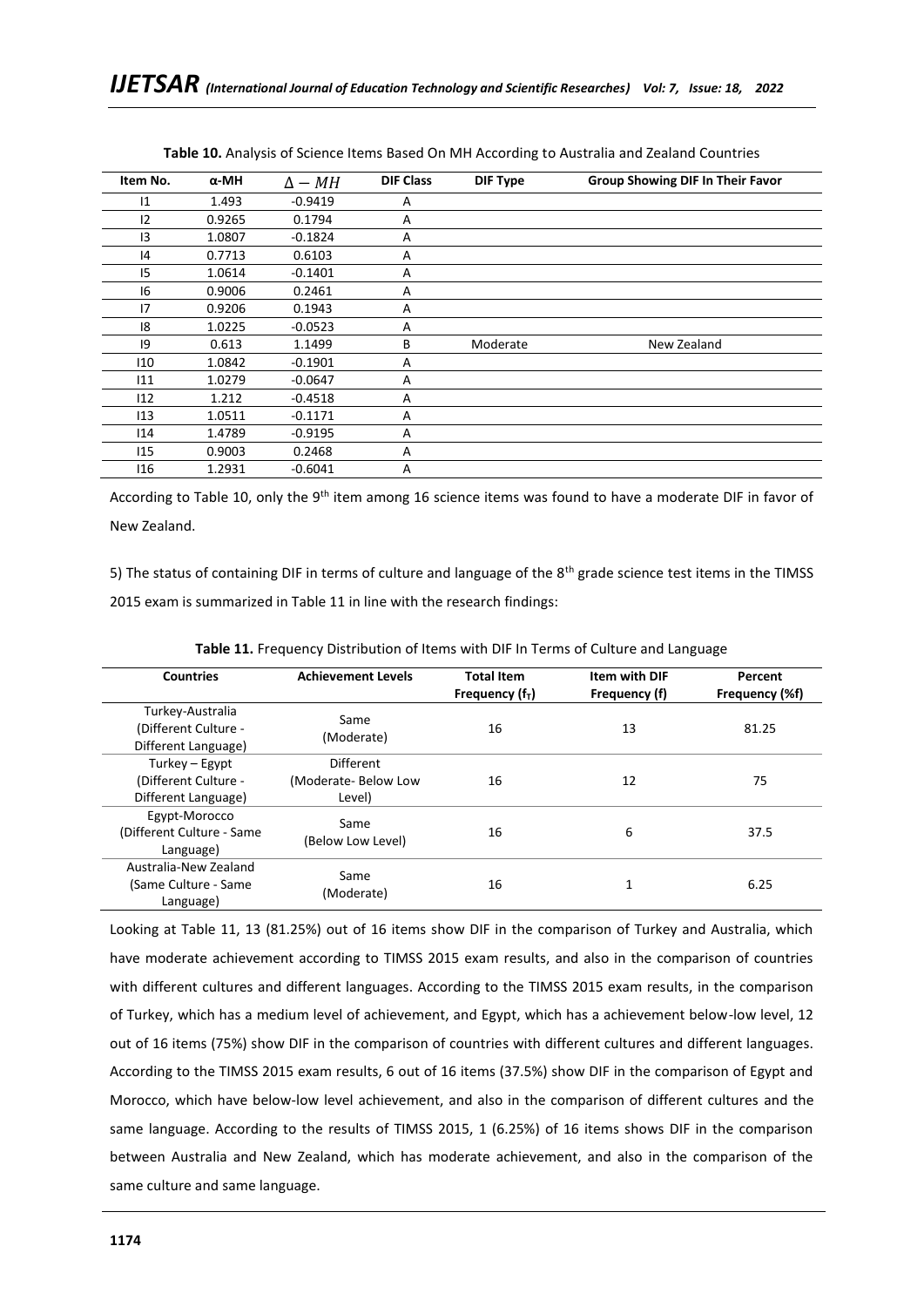#### **CONCLUSION and DISCUSSION**

When the findings are examined, it is observed that the number of items with DIF increases significantly when there are differences in both culture and language between countries. However, the lowest number of items with DIF was obtained among countries with the same culture, language and achievement levels (Australia-New Zealand).Similarly, Asil& Gelbal (2012), Atalay, Kabasakal& Kelecioğlu (2012), Gür (2019), Köse (2015), Uzun & Gelbal (2017) and Sırgancı & Çakan (2020) found in their studies that as language and culture differences between groups increase, number of items showing DIF increases. Especially, in the study that was conducted by Sırgancı& Çakan (2020) put forth that all of PISA 2006 student questionnaire items showed DIF when both cultural and linguistic differences occured between Australia and Turkey. Therefore, the number of items with DIF may have increased due to the problems experienced in the translation and adaptation processes into different languages. Parallel to this finding, in the study by Asil & Gelbal (2012), it was stated that problems arising from translation and adaptation affected the number of items with DIF. The fact that the least number of DIF items in the study is seen among countries with the same culture and same language (New Zealand and Australia) shows parallelism with the research findings of Gök, Atalay Kabasakal & Kelecioğlu (2014).

It was also observed that the number of items with DIF decreased somewhat when the achievement levels differed in countries with different languages and cultures. While 81.25% of the items showed DIF in countries with different languages and cultures at the same level of achievement (Turkey-Australia), this rate decreased to 75% in countries with different languages and cultures with different levels of achievement (Turkey-Egypt). There was only one item difference in the number of items. This result supports the finding of Gök, Atalay Kabasakal & Kelecioğlu (2014) and Uyar & Kaya Uyanık (2016) in their studies that "the results are not affected by the achievement order of the countries". Although there are different cultures and languages in Turkey and Egypt, it may have been caused by the fact that it is closer to Egypt when compared to Australia in terms of geography. Thus, the determination power of DIF, its number, the realized error are affected by many variables such as sample size and DIF amount, as well as the achievement level of the groups compared (Erdem Keklik, 2014). In another finding, while 37.5% of the items showed DIF in countries with different cultures and the same language with the same achievement level, this rate decreased to 6.25% in countries with the same culture and language with the same achievement level. This finding can be interpreted as the cultural difference is effective in the number of DIFs when the level of achievement and language are the same.

The mediation of language is indispensable for the development of language and for the acceptance and spread of cultural elements. Culture and language are inseperable parts of a nation (Göçer, 2013). Language shapes culture; but alone is not enough. Culture is also affected by different phenomena besides language. Culture consists of four kinds of symbols: values, norms, beliefs and finally, expressive symbols (Peterson, 1979). Thus, in this study, countries where the language is the same but the culture is different were compared with each other. Similar to the research findings, in studies which investigate only cultural differences show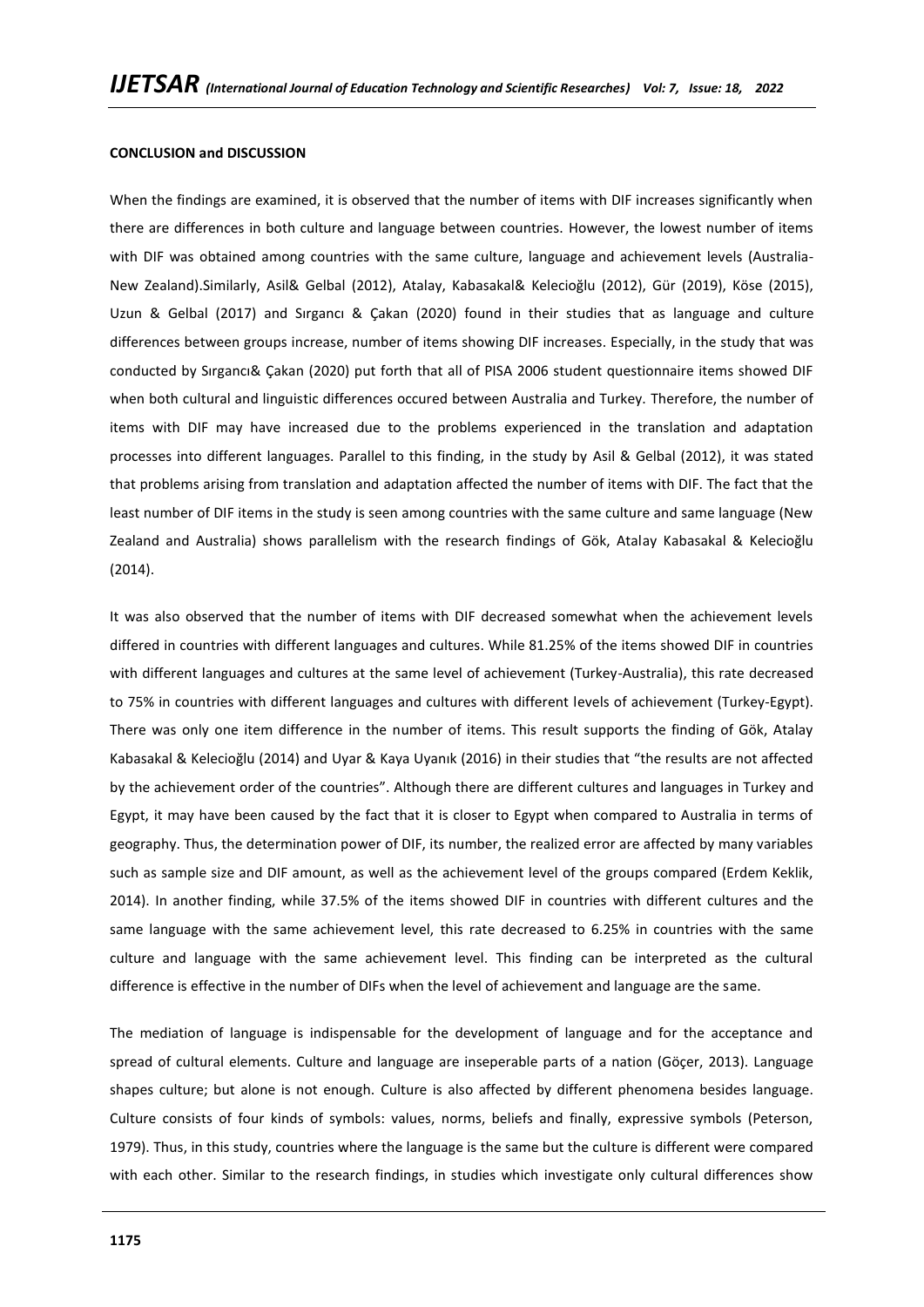that the differentiation of cultures increases the number of items with DIF (Demir& Köse, 2014; Uyar & Kaya Uyanık, 2016).

## **RECOMMENDATIONS**

Items with DIF to be arised in exams that determine the strengths and weaknesses of education policies at the international level, develop new policies, and compare the knowledge and skills of students with the world's countries have a concern for bias. Accordingly, evaluating and interpreting the results of a low-valid test and developing education policies can lead to wrong decisions. Therefore, based on the findings of the research, it is suggested that the translation and adaptation processes should be carried out meticulously in international tests such as TIMSS and PISA.

Future DIF examinations in terms of culture and language can be carried out by selecting different countries. Items showing DIF can be examined depending on expert opinions whether they are biased or not. Different tests of international exams such as TIMMS, PISA and PIRLS and DIF evaluation of survey items can be tested with different DIF methods.

#### **ETHICAL TEXT**

In this article, the journal writing rules, publication principles, research and publication ethics, and journal ethical rules were followed. Responsibility for any violations that may arise regarding the article belongs to the author.

**Author(s) Contribution Rate:** In this study, the contribution rate of the first author is 50% and the contribution rate of the second author is 50%.

### **REFERENCES**

- Asil, M., & Gelbal, S. (2012). Cross-cultural equivalence of the PISA student questionnaire. *Education and Science, 37*(166), 236-249.
- Atalay Kabasakal, K. & Kelecioğlu, H. (2012). Evaluation of attitude items in PISA 2006 student questionnaire in terms of differential item functioning. *Ankara University, Journal of Faculty of Educational Sciences, 45*(2), 77-96. https://doi.org/10.1501/Egifak\_0000001254
- Brown, W.K., Cozby, C.P., Kee, D.W., & Worden, P.E. (1999). *Research methods in human development* (2.b.). Mayfield.
- Camilli, G. & Shepard, L. A. (1994). *Methods for identifying biased test items.* Sage.
- Cheema, J. R. (2019). Cross-country gender DIF in PISA science literacy items. *European Journal of Developmental Psychology, 16*(2), 152-166. https://doi.org/10.1080/17405629.2017.1358607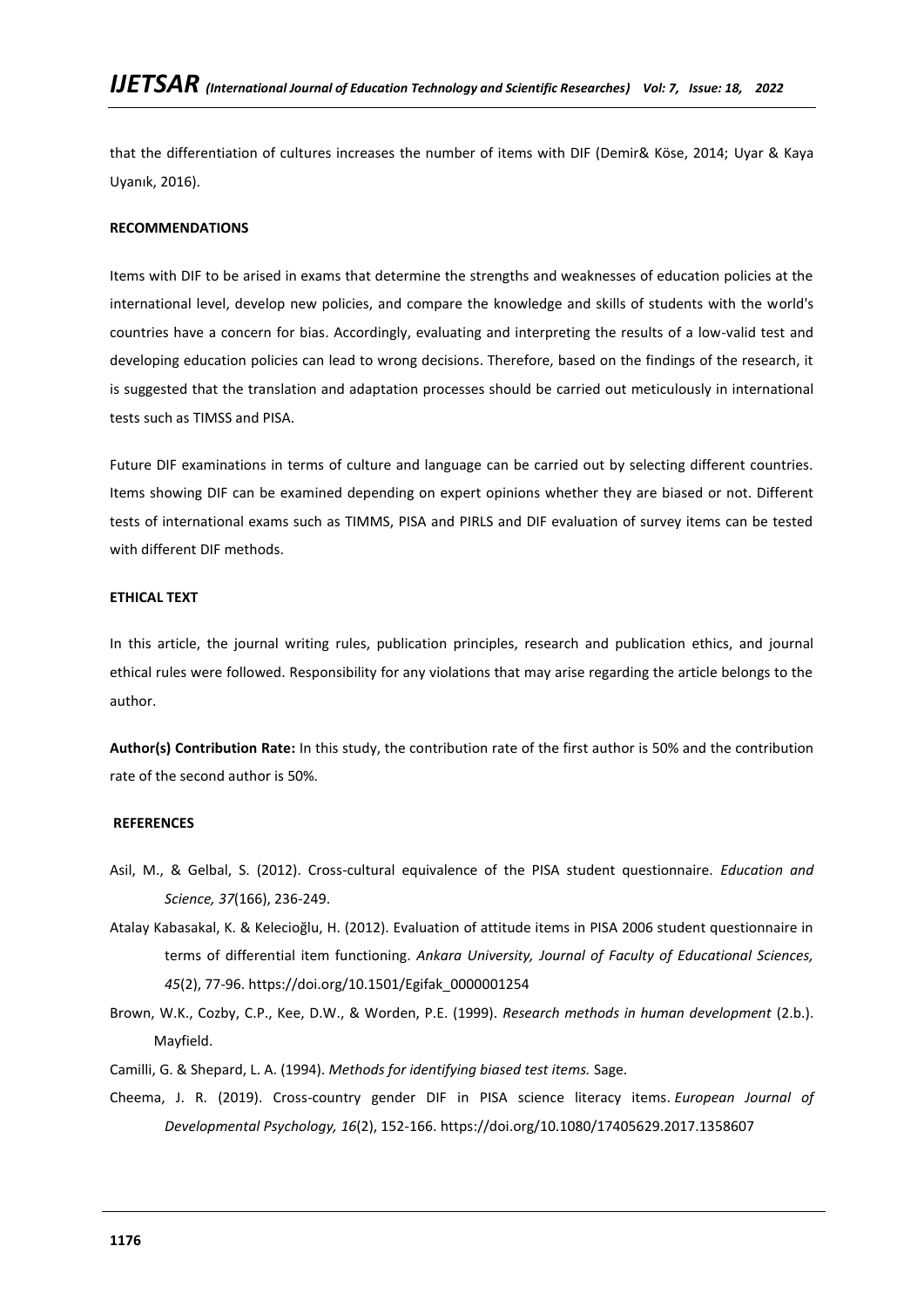- Çıkrıkçı Demirtaşlı N., & Ulutaş, S. (2015). A study on detecting of differential item functioning of PISA 2006 science literacy items in Turkish and American samples. *Eurasian Journal of Educational Research, 58*, 41-60. http://dx.doi.org/10.14689/ejer.2015.58.3
- De Ayala, R.J. (2009). *Methodology in the social sciences. The theory and practice of item response theory.*  Guilford.
- Demir, S., & Köse, İ. (2014). An analysis of the differential item function through Mantel-Haenszel, SIBTEST and logistic regression methods. *International Journal of Human Sciences*, *11*(1), 700-714. doi:10.14687/ijhs.v11i1.2798
- Ercikan, K. (1998). Translation effects in international assessments, *International Journal of Educational Research*, 29(6), 543-553. https://doi.org/10.1016/S0883-0355(98)00047-0
- Ercikan, K. (2002). Disentangling sources of differential item functioning in multilanguage assessments. *International Journal of Testing*, *2*(34), 199-215. https://doi.org/10.1080/15305058.2002.9669493
- Erdem Keklik, D. (2014). Comparison of Mantel-Haenszel and logistic regression techniques in detecting differential item functioning. *Journal of Measurement and Evaluation in Education and Psychology*, *5*(2), 12-25. https://doi.org/10.21031/epod.71099
- Göçer, A. (2013). The opinion of Turkish student teachers on the relationship between language and culture: a phenomenological analysis. *Erzincan University: Journal of Faculty of Education*, *15*(2). 25-38
- Gök, B., Atalay Kabasakal K., & Kelecioğlu, H. (2014). Analysis of attitude ıtems ın PISA 2009 student questionnaire ın terms of differential ıtem functioning based on culture. *Journal of Measurement and Evaluation in Education and Psychology*, *5*(1), 72-87. https://doi.org/10.21031/epod.64124
- Gür, E. (2019). *An Investigation of The PISA 2015 in terms of differantıal ıtem functioning based on culture*  (Unpublished Master Thesis). Hacettepe University: Institute of Educational Sciences.
- Güzeller, C. O. (2011). A study of cross-cultural equivalence of computer attitude in PISA 2009 student questionnaire. *Education and Science, 36*(162), 320-327.
- Hambleton, R.K., Swaminathan, H. & Rogers, H.J. (1991). *Fundamentals of item response theory*. Sage.
- IEA (2016). *TIMSS 2015 Assessment frameworks. Retrieved from Boston College, TIMSS & PIRLS International Study Center* website:<https://timss.bc.edu/timss2015/frameworks.html>Date of access: 5 January 2018.
- Karakoc Alatlı, B., Ayan, C., Polat Demir, B., & Uzun, G. (2016). Examination of the TIMSS 2011 fourth grade mathematics test in terms of cross-cultural measurement invariance. *Eurasian Journal of Educational Research*, *66*, 389-406. http://dx.doi.org/10.14689/ejer.2016.66.22
- Kıbrıslıoğlu, N. (2015). *The investigation of measurement invariance PISA 2012 mathematics learning model according to culture and gender: Turkey - China (Shangai) - Indonesia* (Master Thesis). https://tez.yok.gov.tr accessed from.
- Köse, İ. A. (2015). Investigation of items in PISA 2009 student questionnaire subscales (q32-q33) in terms of differential item functioning. *K*astamonu Education Journal, 23(1). 227-240